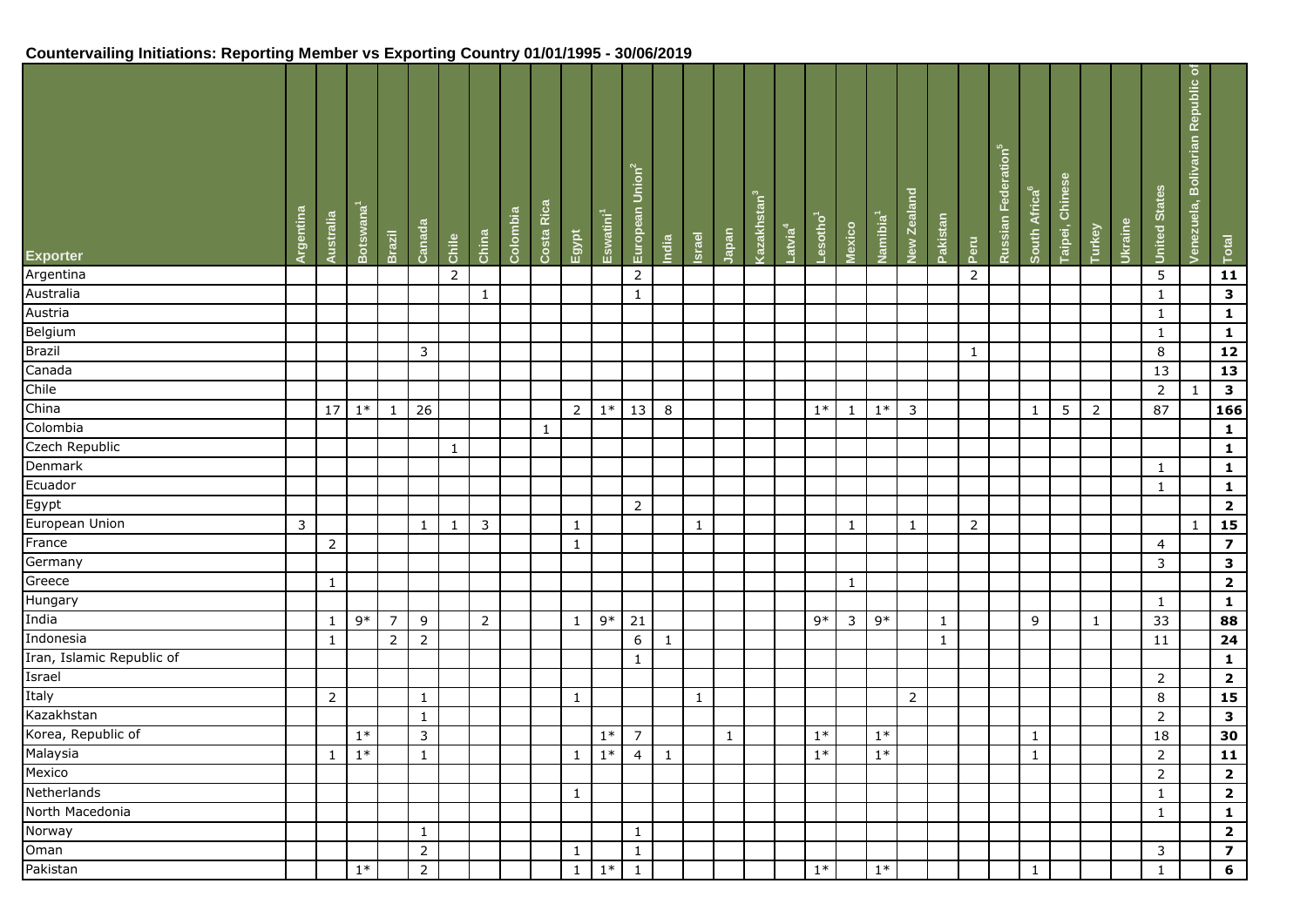### **Countervailing Initiations: Reporting Member vs Exporting Country 01/01/1995 - 30/06/2019**

| <b>Exporter</b>                   | Argentina | Australia    | Botswana <sup>1</sup> | <b>Brazil</b> | Canada       | Chile | China | Colombia        | Costa Rica   | Egypt        | Eswatini <sup>1</sup> | European Union <sup>2</sup> | India          | <b>Israel</b>  | Japan        | Kazakhstan <sup>3</sup> | Latvia <sup>4</sup> | Lesotho <sup>1</sup> | Mexico | Namibia <sup>1</sup> | New Zealand | Pakistan     | Peru | Federation <sup>5</sup><br>Russian | South Africa <sup>6</sup> | <b>Taipei, Chinese</b> | Turkey       | Ukraine                 | <b>United States</b> | $\sigma$<br>Republic<br>Venezuela, Bolivarian | Total                   |
|-----------------------------------|-----------|--------------|-----------------------|---------------|--------------|-------|-------|-----------------|--------------|--------------|-----------------------|-----------------------------|----------------|----------------|--------------|-------------------------|---------------------|----------------------|--------|----------------------|-------------|--------------|------|------------------------------------|---------------------------|------------------------|--------------|-------------------------|----------------------|-----------------------------------------------|-------------------------|
| Peru                              |           |              |                       |               |              |       |       |                 |              |              |                       | $\mathbf{1}$                |                |                |              |                         |                     |                      |        |                      |             |              |      |                                    |                           |                        |              |                         |                      |                                               | $\mathbf{1}$            |
| Philippines                       |           |              |                       |               | $\mathbf{1}$ |       |       |                 |              |              |                       | $\mathbf{1}$                |                |                |              |                         |                     |                      |        |                      |             |              |      |                                    |                           |                        |              |                         |                      |                                               | $\mathbf{2}$            |
| Poland                            |           |              |                       |               |              | 1     |       |                 |              |              |                       |                             |                |                |              |                         | 1                   |                      |        |                      |             |              |      |                                    |                           |                        |              |                         |                      |                                               | $\mathbf{2}$            |
| Russian Federation                |           |              |                       |               | 1            |       |       |                 |              |              |                       |                             |                |                |              |                         |                     |                      |        |                      |             |              |      |                                    |                           |                        |              | 1                       | 1                    |                                               | $\mathbf{3}$            |
| Saudi Arabia, Kingdom of          |           |              |                       |               |              |       |       |                 |              |              |                       | $\overline{2}$              |                |                |              |                         |                     |                      |        |                      |             |              |      |                                    |                           |                        |              |                         |                      |                                               | $\mathbf{2}$            |
| Singapore                         |           |              |                       |               |              |       |       |                 |              |              |                       | $\mathbf{1}$                |                |                |              |                         |                     |                      |        |                      |             |              |      |                                    |                           |                        |              |                         |                      |                                               | $\mathbf{1}$            |
| South Africa                      |           | 1            |                       | $\mathbf{1}$  |              |       |       |                 |              |              |                       | $\mathbf{1}$                |                |                |              |                         |                     |                      |        |                      | 2           |              |      |                                    |                           |                        |              |                         | 2                    |                                               | $\overline{\mathbf{z}}$ |
| Spain                             |           | 1            |                       |               |              |       |       |                 |              | 1            |                       |                             |                |                |              |                         |                     |                      |        |                      |             |              |      |                                    |                           |                        |              |                         | 1                    |                                               | $\mathbf{3}$            |
| Sri Lanka                         |           |              |                       |               |              |       |       |                 |              |              |                       |                             |                |                |              |                         |                     |                      |        |                      |             |              |      |                                    |                           |                        |              |                         | $\overline{2}$       |                                               | $\mathbf{2}$            |
| Taipei, Chinese                   |           |              |                       |               | $\mathbf{1}$ |       |       |                 |              |              |                       | 6                           |                |                |              |                         |                     |                      |        |                      |             |              |      |                                    |                           |                        |              |                         | 3                    |                                               | 10                      |
| Thailand                          |           |              |                       | 1             | $\mathsf 3$  |       |       |                 |              |              |                       | 5                           | $\mathbf{1}$   |                |              |                         |                     |                      |        |                      | 1           | $\mathbf{1}$ |      |                                    |                           |                        |              |                         | $\overline{7}$       |                                               | 19                      |
| Trinidad and Tobago               |           |              |                       |               |              |       |       |                 |              |              |                       |                             |                |                |              |                         |                     |                      |        |                      |             |              |      |                                    |                           |                        |              |                         | 3                    |                                               | $\overline{\mathbf{3}}$ |
| Turkey                            |           | 1            |                       |               | 3            |       |       |                 |              | 1            |                       | $\overline{2}$              |                |                |              |                         |                     |                      |        |                      |             |              |      |                                    |                           |                        |              |                         | 13                   |                                               | ${\bf 20}$              |
| <b>Ukraine</b>                    |           |              |                       |               | $\mathbf{1}$ |       |       |                 |              |              |                       |                             |                |                |              | $1*$                    |                     |                      |        |                      |             |              |      | 1                                  |                           |                        |              |                         |                      |                                               | $\overline{\mathbf{2}}$ |
| United Arab Emirates              |           |              |                       |               | $\mathbf{1}$ |       |       |                 |              |              |                       | 1                           |                |                |              |                         |                     |                      |        |                      |             |              |      |                                    |                           |                        |              |                         | 1                    |                                               | $\mathbf{3}$            |
| United Kingdom                    |           |              |                       |               |              |       |       |                 |              |              |                       |                             |                |                |              |                         |                     |                      |        |                      |             |              |      |                                    |                           |                        |              |                         | $\mathbf{1}$         |                                               | $\mathbf{1}$            |
| <b>United States</b>              |           | $\mathbf{1}$ |                       |               | 3            | 1     | 6     | -1              |              |              |                       | 3                           |                |                |              |                         |                     |                      |        |                      |             |              | 5    |                                    |                           |                        |              |                         |                      |                                               | 20                      |
| Uzbekistan                        |           |              |                       |               |              |       |       |                 |              |              |                       |                             |                |                |              |                         |                     |                      |        |                      |             |              |      |                                    |                           |                        |              | $\mathbf{1}$            |                      |                                               | $\mathbf{1}$            |
| Venezuela, Bolivarian Republic of |           |              |                       |               |              |       |       |                 |              |              |                       |                             |                |                |              |                         |                     |                      |        |                      |             |              |      |                                    |                           |                        |              |                         | $\overline{2}$       |                                               | $\mathbf{2}$            |
| Viet Nam                          |           | 2            |                       |               | 3            |       |       |                 |              |              |                       | $\mathbf{1}$                | $\overline{2}$ |                |              |                         |                     |                      |        |                      |             |              |      |                                    |                           |                        |              |                         | 6                    |                                               | 14                      |
| <b>Total</b>                      |           | $3 \mid 31$  | $*$                   | $12   69$     |              | 6     | $12$  | $\vert 1 \vert$ | $\mathbf{1}$ | $ 12\rangle$ | $\ast$                | 84                          | 13             | $\overline{2}$ | $\mathbf{1}$ | $\ast$                  | 1                   | $\ast$               | 6      | $\ast$               | 9           |              | 3 10 | $\mathbf{1}$                       | 13                        | 5 <sup>1</sup>         | $\mathbf{3}$ | $\overline{\mathbf{2}}$ | 254                  | $\overline{\mathbf{2}}$                       | 556                     |

Note: All Members submitting semi-annual reports of countervailing actions are listed individually. Where listed Members take action on a customs-union-wide basis, the figures on numbers of actions are shown for the WTO Member in which the investigating authority is physically located. To avoid multiple-counting, the numbers for the other reporting customs union members are reported with asterisks. See footnotes for details.

 $<sup>1</sup>$  Botswana, Eswatini, Lesotho, Namibia.</sup>

To avoid multiple-counting, the row for this Member reports numbers with asterisks, as the countervailing actions that it notified are the same as those identified in respect of South Africa and operate at the level of the Southern African Customs Union.